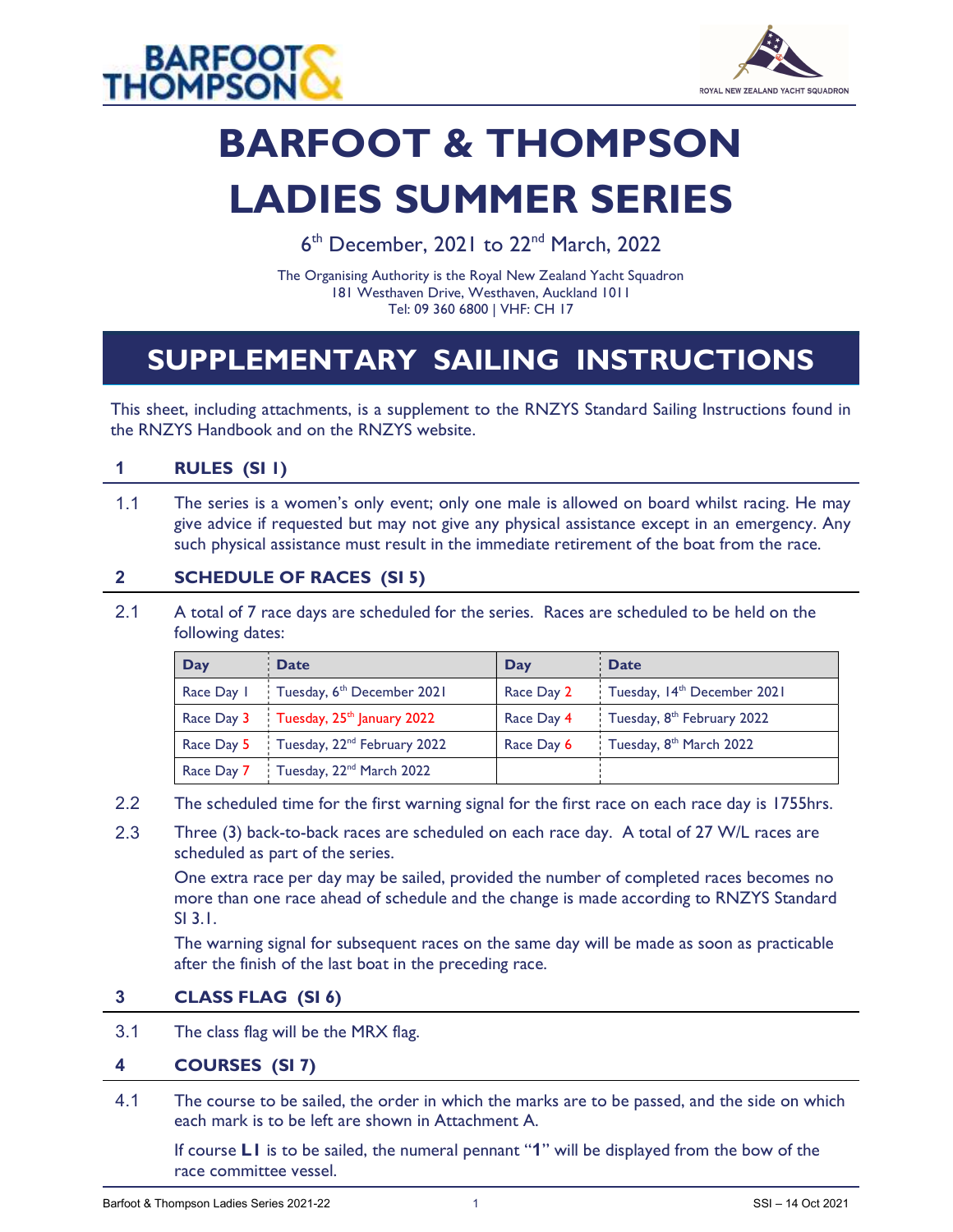



If course **L2** is to be sailed, no numeral pennant will be displayed.

- 4.2 If a gate mark is missing and has not been replaced with an object displaying code flag "M" the remaining mark shall be rounded to port.
- 4.3 If the Race Committee deems conditions to be unsuitable for windward/leeward racing, a harbour course will be run. This will be signalled by displaying code flags "L" over "H" with the class flag ashore.

#### 5 MARKS (SI 8)

5.1 The description of the marks for W/L races is in the table in Attachment A.

#### 6 SAILS

 6.1 No later than the warning signal the race committee signal vessel will indicate which sail selections may be used.

| <b>Signal</b> | <b>Sail Combinations Allowed</b>       |
|---------------|----------------------------------------|
| $no flag>$    | Mainsail, any jib/genoa, and spinnaker |
| R displayed   | Mainsail, No. 2 genoa and spinnaker    |
| K displayed   | Mainsail, No. 2 genoa                  |

#### 7 THE START (SI 10)

- 7.1 [DP] For the Harbour Course race, the start line will be between the flagstaff displaying an orange flag on the Westhaven Tower and the course side of the yellow Westhaven ODM buoy.
- 7.2 Races will be started using RRS 26 with the warning signal displayed 5 mins before the starting signal.

| <b>Minutes Before</b><br><b>Starting Signal</b> | <b>Visual Signal</b>   | <b>Sound</b><br><b>Signal</b> | <b>Meaning</b>         |
|-------------------------------------------------|------------------------|-------------------------------|------------------------|
|                                                 | Class flag displayed   | <b>One</b>                    | Warning signal         |
| 4                                               | P U or Black displayed | <b>One</b>                    | Preparatory signal     |
|                                                 | P U or Black removed   | One long                      | min to start           |
| 0                                               | Class flag removed     | One                           | <b>Starting signal</b> |

# 8 CHANGE OF COURSE (SI 11)

- 8.1 For W/L races, to change the position of the windward mark, the race committee will lay a new Green mark and remove the original mark as soon as practicable. A new offset mark (mark 1a) will not be laid.
- 8.2 The change will be signalled before the leading boat has begun the leg to the new mark by an official vessel stationed at the leeward mark displaying code flag "C" and making repetitive sound signals. This changes RRS 33.

#### 9 THE FINISH (SI 12)

9.1 **[DP]** For the Harbour Course race, the finish line will be between the flagstaff displaying a blue flag on the Westhaven Tower and the course side of the yellow Westhaven ODM buoy.

# 10 PENALTY SYSTEM (SI 13)

10.1 RRS 44.1 is changed so the Two-Turns Penalty is replaced by a One-Turn Penalty.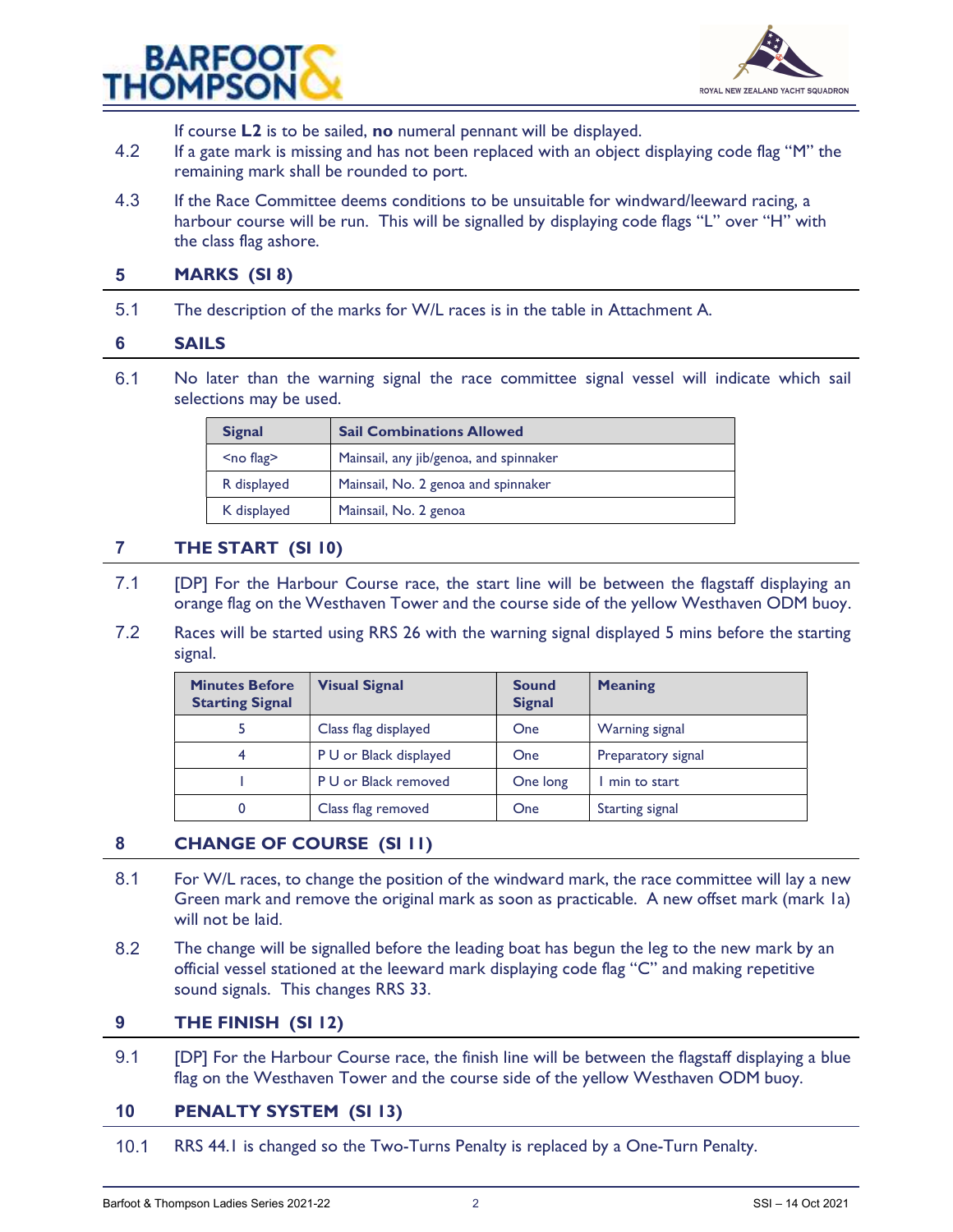



#### 11 DAMAGE

- 11.1 When the Race Committee decides that a boat has broken RRS 14 and damage resulted, they may impose a point's penalty under RRS 44.1 without a hearing. The competitor shall be informed of the penalty as soon as practicable and, at the time of being informed, may request a hearing.
- 11.2 Damage will be divided into 3 levels as shown in the following table:

| Level $A -$<br><b>Minor</b><br>Damage | Does not significantly affect the<br>value, general appearance, or normal<br>operations of the boat. | Boat may race without repair although some minor<br>surface work may be required after the event. Repairs<br>should not normally require more than I hour of work.                                                                  |
|---------------------------------------|------------------------------------------------------------------------------------------------------|-------------------------------------------------------------------------------------------------------------------------------------------------------------------------------------------------------------------------------------|
| Level $B -$<br>Damage                 | Affects the value and/or general<br>appearance of the boat.                                          | The damage does not affect the normal operation of the<br>boat in that race but may need some (temporary) work<br>before racing again. Requires more than I hour of work<br>but should not normally require more than 3 hours work. |
| Level $C -$<br>Major<br>Damage        | The normal operation of the boat is<br>compromised, and its structural<br>integrity may be impaired. | The boat will need repair work before racing again.<br>Requires more than 3 hours of work.                                                                                                                                          |

 11.3 The Point Penalty to be applied to a boat's overall score is in the following table. These points cannot be discarded.

| <b>Damage Level</b> | <b>Points</b> |
|---------------------|---------------|
| Level A             | $\mathcal{L}$ |
| Level B             |               |
| Level C             |               |

# 12 TIME LIMITS (SI 14)

12.1

| <b>Race/Course</b> | <b>Time Limit</b> | <b>Finishing Window</b> | <b>Extension if one boat finishes</b><br>within the Time Limit |
|--------------------|-------------------|-------------------------|----------------------------------------------------------------|
| Harbour            | 2 hours           |                         | 30 minutes                                                     |
| W/L                | 45 minutes        | 15 minutes              |                                                                |

Date: 14 February 2022